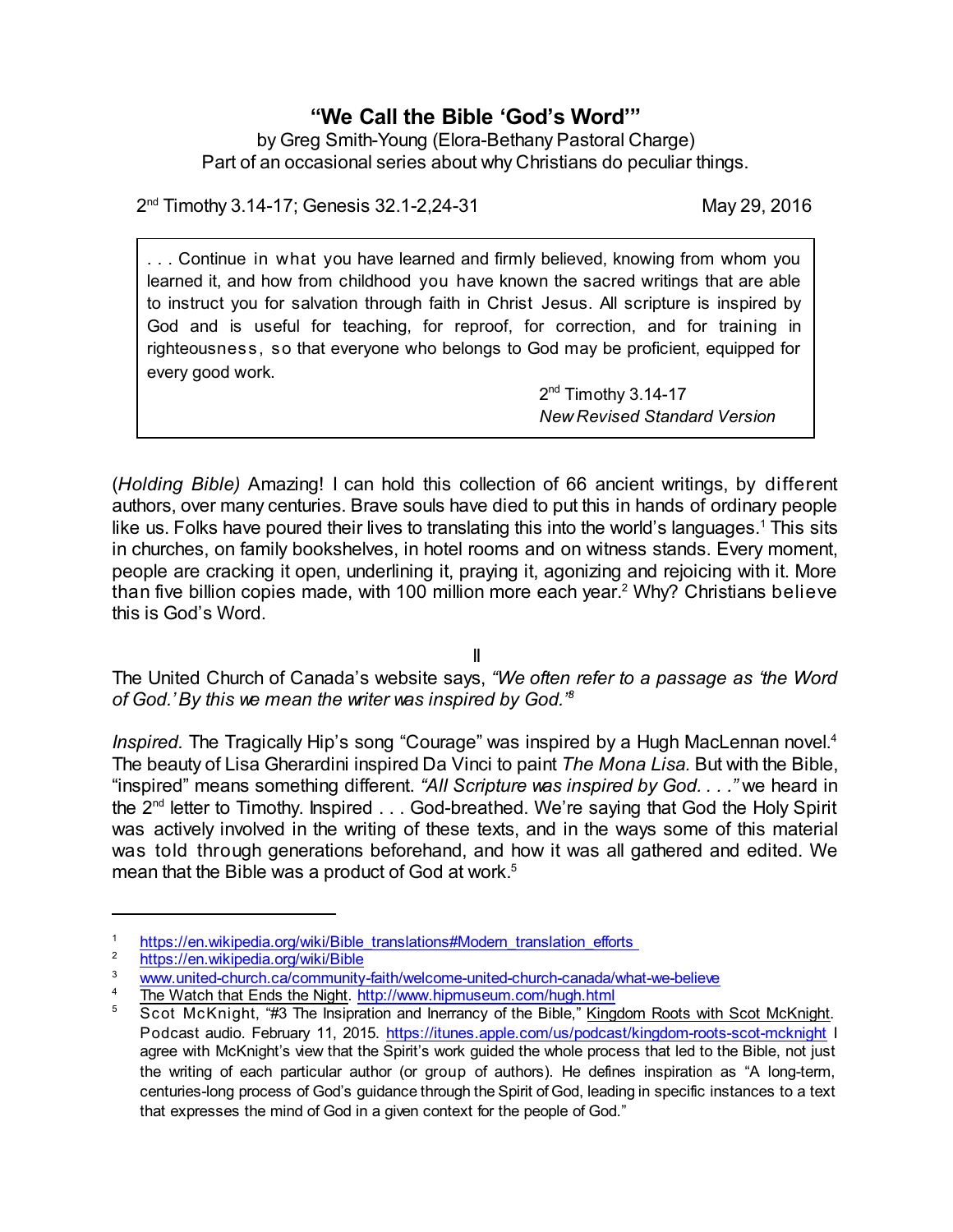Here's what we don't mean (at least, most of us.) We don't mean that God dictated the Bible. That would be closer to Islam's view of the *Qu'ran.* Muhammad did not write the *Qu'ran,* Moslems believe. Allah told Muhammad exactly what to recite, and the Prophet faithfully told it to followers who wrote it down. The *Qu'ran* is literally Allah's words, spoken in Arabic to Muhammad. (Of course, others will disagree.)

But for Christians . . . scholars will argue about who wrote a particular book, but we all agree that someone wrote it. Paul wrote letters. Matthew, Mark, Luke and John each wrote their account of Jesus, in their own words (and sometimes borrowing from each other). Genesis was compiled by either Moses himself (the traditional view) or many authors (the critical view). And so on.

These authors matter. Their individual styles matter. We must pay attention to their time and place, their contexts. I'll say, for example, *"This is God's Word, through God's servant, Jeremiah."* How much of it did Jeremiah write? All of it. The Bible is very human.

How much of it did God inspire? All of it? I think so. We, and generations before us, have discovered God working on us in these pages. Often, surprising us. God's inspiration is not a club to beat people with. (*"Believe the Word of God!!")* It's an invitation. *"You can live in relationship with God, who choses to speak to you, and us together, through these texts. God who, through a meandering and sometimes messy process, made sure that what was written is what God wanted to be said."*

That does not make it easy. It makes it much harder.

Jacob stayed apart by himself, and a man wrestled with him until dawn broke. When the man saw that he couldn't defeat Jacob, he grabbed Jacob's thigh and tore a muscle in Jacob's thigh as he wrestled with him. The man said, *"Let me go because the dawn is breaking."*

But Jacob said, *"I won't let you go until you bless me."* He said to Jacob, *"What's your name?"* and he said, *"Jacob."* Then he said, *"Your name won't be Jacob any longer, but Israel, because you struggled with God and with men and won."*

Jacob also asked and said, *"Tell me your name."* But he said, *"Why do you ask for my name?"* and he blessed Jacob there. Jacob named the place Peniel, "because I've seen God face-to-face, and my life has been saved." The sun rose as Jacob passed Penuel, limping because of his thigh.

> Genesis 32:24-31 *Common English Bible* (adapted)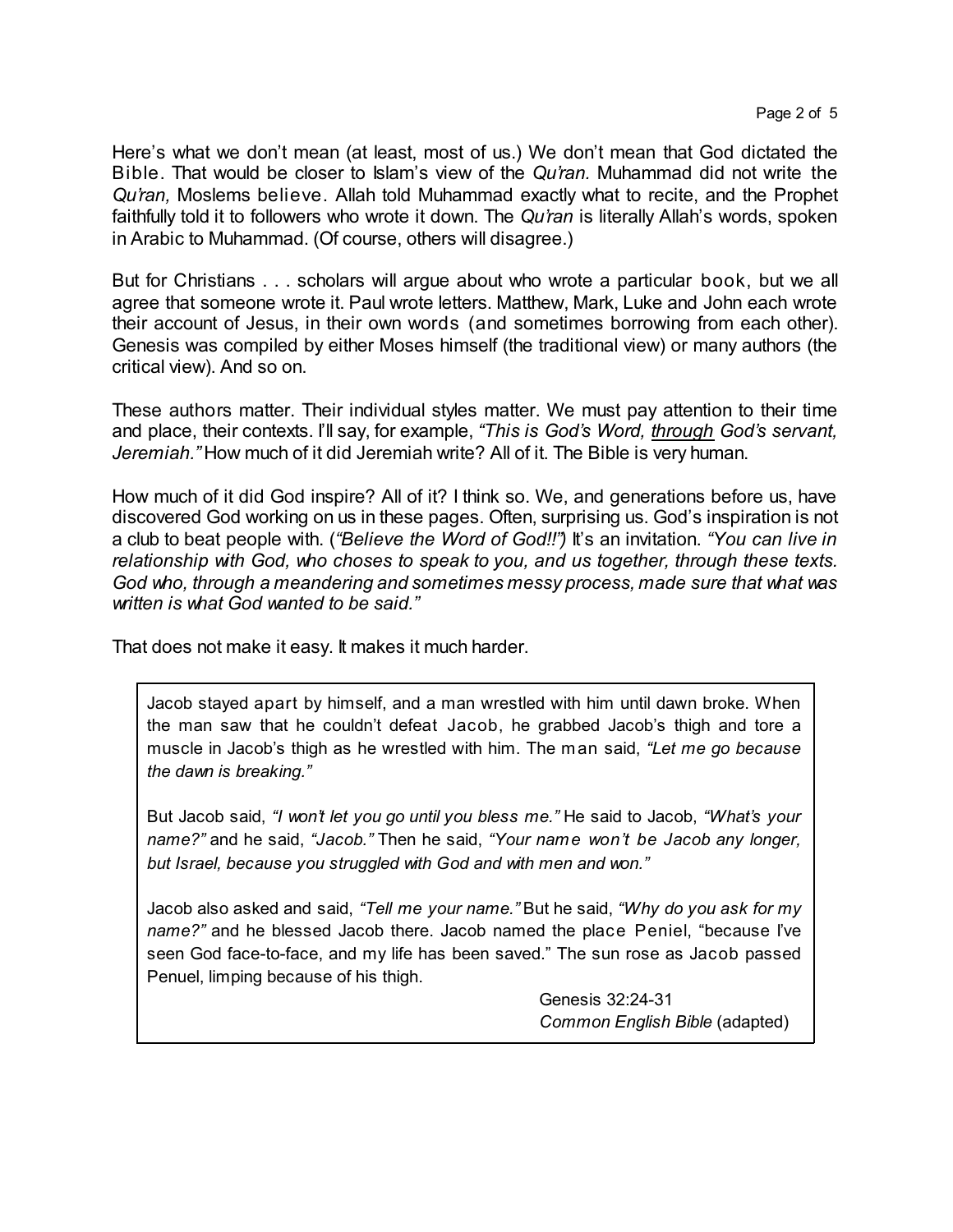That incident is a picture of my relationship with the Bible. Sometimes it's my pleasant companion: encouraging, supportive, informative, at times witty. Other times, it's a wrestling match.

With whom was Jacob wrestling? A man? God?

The United Church's *A Song of Faith* says:

*Scripture is our song for the journey, the living word passed on from generation to generation to guide and inspire, that we might wrestle a holy revelation for our time and place from the human experiences and cultural assumptions of another era.*<sup>6</sup>

Cultures of another era? I'll say! Their attitudes are puzzling, their practices peculiar, and often offensive. What do we do? (Good thing our cultural attitudes and practices are neither puzzling or peculiar, nor offensive at all!)

When God inspires, it is not up here, above the mess of life and history. God speaks into daily life, into every culture, because God speaks to real people. So the fact we need to wrestle with those differences is part of the good news of the how the Bible works.

But I go further than *A Song of Faith* does. It's not just the human stuff we wrestle with. Remember my question: With whom was Jacob wrestling, a man or God? With the Bible, we wrestle both. It's not possible, but even if we could boil away all the human stuff, we would be left with God. God, who provokes, and pushes, and challenges. God, who will not fit our tender sensibilities. Are we so arrogant to think that God should bend to our viewpoints and values, our prejudices and preoccupations? That we are so special?

Jacob wrestles with this strange man, whom he realizes is this even stranger God. Here's the thing. Jacob refuses to let go. The struggle wounds him, but he will not let go. Not until he is blessed.

Trusting that this Bible is God-inspired, is an invitation to not let go.*"God, I really don't like some of this. But I will stay in the struggle with You and Your inspired word. For I trust that even in the struggle, You will bless."*

 $6$  A Song of Faith: A Statement of Faith of the United Church of Canada, (2006).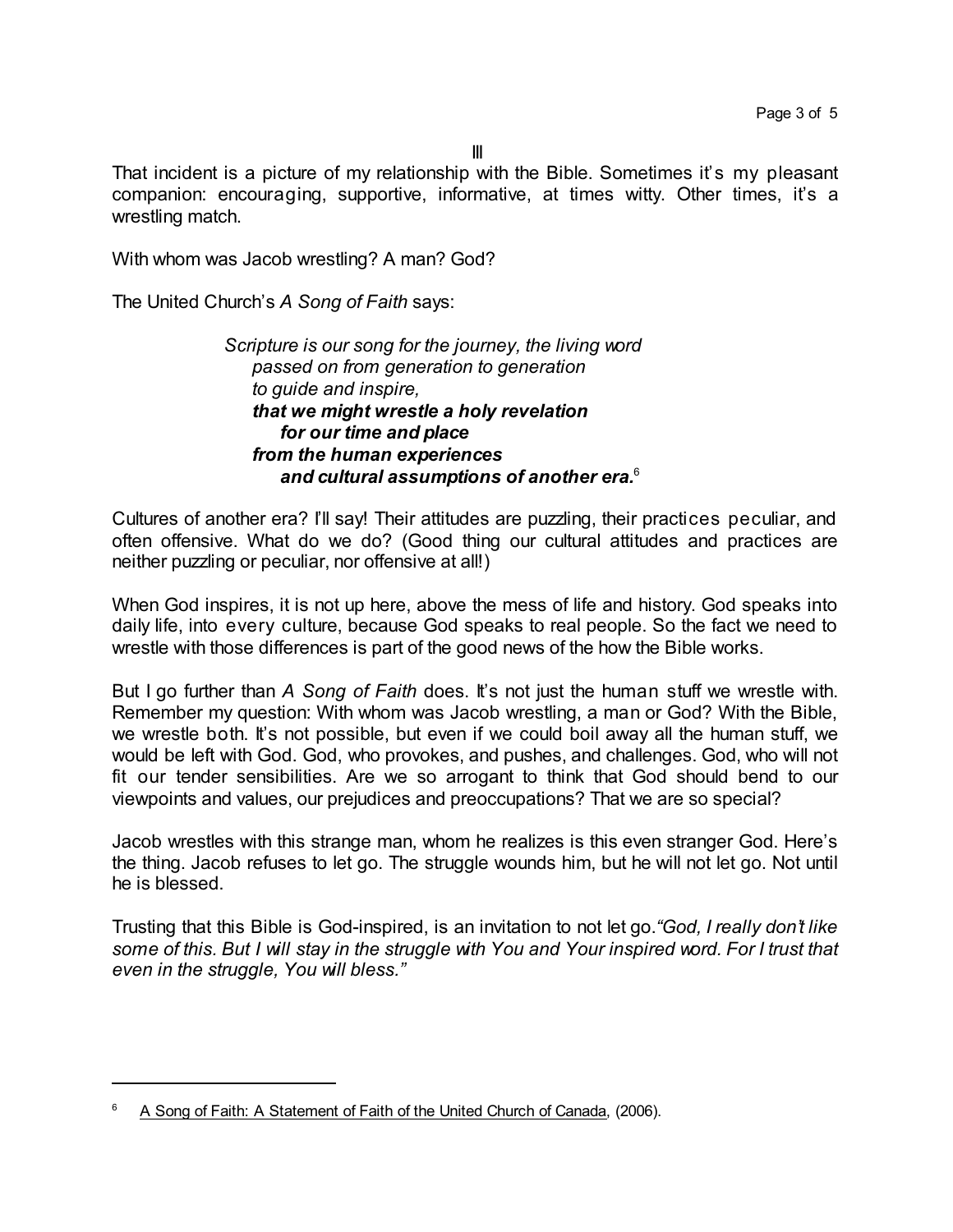$N$ 

I trust the Bible because of Who it shows me. These words are about the Word.

Remember, John's Gospel starts with this: *In the beginning was the Word, and the Word was with God, and was God.* . . . *The Word became a human being, and lived among us.*

These texts are God's word because they tell of Jesus, the Word of God. Jesus is God, speaking to us.<sup>7</sup>

My goal is not to understand the Bible. I need to understand Jesus. I can only understand him, however, through the Bible. From Genesis to Revelation, we need it to know Jesus.

I don't follow the Bible. I follow Jesus. I don't believe in the Bible. I believe in Jesus. But I can only trust him and be his disciple as I meet him in these pages.<sup>8</sup>

And as I come to know him, Jesus helps me to know the Bible better.

On the day of his resurrection, two disciples were walking along a country road. Jesus came alongside them. (They didn't recognize him. They weren't expecting him. He was supposed to be dead.) As they walked, they shared with him their confusion. With Jesus dead (they thought), they did not know what to make of him anymore. So Jesus — they still didn't realize it was him — Jesus began to unfold for them everything that was written about him in their Scriptures (what we call the "Old" or "First Testament"). Now, the whole

We use this phrase, "word of God," primarily for Jesus, and secondarily for the Bible. We also use it for what I'm doing now, preaching. When the Jesus-community, or someone on the community's behalf, announces the good news, it's the word of God. The same Spirit who inspired the Bible writers, now fills us. The Holy Spirit creates this moment, when we experience God's word together. But, it's only God's word if I am faithfully speaking the Bible, and we are faithfully hearing it. My job is to be transparent, so that through what I say, you hear God's word. This does not put me on a pedestal, or stamp my words with infallibility. This is simply my offering, which I give trusting that the Spirit will do with it in each of us, what each of us needs done. Announcing God's word is not about the announcement. It's about the Bible. Yet the Bible is transparent too. It is about Jesus. Karl Barth distinguished between: a) the Word of God incarnated in Jesus; b) the Word of God written in the Bible; c) the Word of God as the church proclaims it. The order is important. Proclamation can only be "the Word" if it faithfully presents the Bible. The Bible can only be "the Word" as it faithfully tells of Jesus. See Stanley J. Grenz, Theology for the Community of God (Grand Rapids: Eerdmans, 1994), 392f.

<sup>8</sup> Scot McKnight says, *"We don't know Jesus apart from the witness of the Spirit through this book. But we* are people of Jesus. We believe God has revealled himself in Christ, and this Scripture points us to this Jesus. . . . . I believe in the Bible because I have encountered Jesus Christ in the pages of this Bible. It is him as a person, him as the Messiah, him as the Lord that has given me confidence in this Scripture *that points us to him and what he brings for us today."* McKnight, "Inspiration and Inerrency."